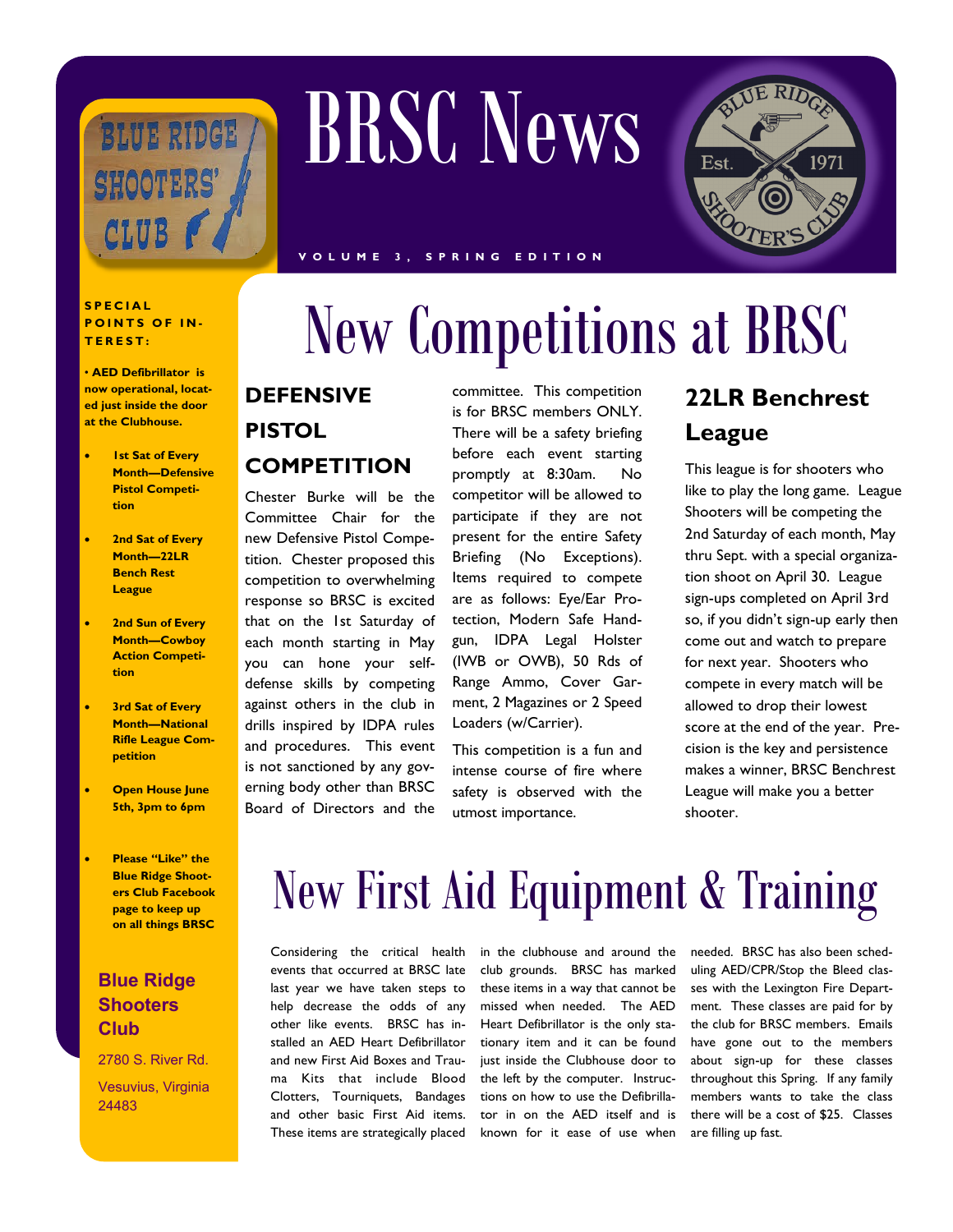March 15, 2022 By Brandon Maddox

### **EVERYTHING TO KNOW ABOUT THE U.S. AMMO SHORTAGE FOR 2022**

If you want to exercise your right to bear arms, you can buy almost any type of gun you want in America. However, since 2021, hunters and other gun owners have had trouble finding ammo for their handguns and rifles.

Why is there an ammo shortage, and how much longer can it last? Keep reading to get answers, including when experts expect the bullet drought to end.

#### **WHAT HAS BEEN CAUSING AN AMMO SHORTAGE?**

Ammo shortages are not new in the U.S. We went through several between [2008 and 2016,](https://en.wikipedia.org/wiki/2008%E2%80%932016_United_States_ammunition_shortage) and those shortages were due to panic buying and new laws. The current bullet shortage is due to ripple effects caused by the COVID-19 pandemic and other factors discussed below:

#### **INCREASE IN FIREARMS PURCHASES**

Gun buyers must undergo a background check when buying guns from a licensed firearms dealer. According to an FBI report, the [background checks performed in 2020 and](https://www.fbi.gov/file-repository/nics_firearm_checks_-_month_year.pdf/view)  [2021](https://www.fbi.gov/file-repository/nics_firearm_checks_-_month_year.pdf/view) surpassed each previous year by over 10 million. The increase in background checks implies that more people bought guns in 2020 and 2021 than in previous years. Note that this data does not cover people who got guns without undergoing a background check, such as through gifts and gun ownership transfers. With more Americans owning guns, more people need ammunition. Even though ammo manufacturers have ramped up production to match demand, bullets are still scarce.

#### **REMINGTON BANKRUPTCY IN 2018**

Remington has been one of the biggest gun and ammo manufacturers in the U.S since its founding in 1918. However, in 2018 and 2020, Remington filed for Chapter 11 bankruptcy protection. The bankruptcy proceedings led to losing investors and revenue, and the company could not keep up ammo production. Remington's paused production led to customers getting their ammo from other brands. Other ammo manufacturers gladly took Remington's customers, but they struggled to cope with the sudden demand increase, contributing to the ammunition shortage. Fortunately, Vista Outdoors has acquired Remington, and the company is working on restoring and boosting ammo production in Remington facilities across the U.S.

#### **COVID-19 PANDEMIC SUPPLY CHAIN ISSUES**

Before the COVID-19 pandemic, shoppers could opt for imported ammo if they couldn't get products from their favorite American brands. However, the ongoing pandemic has disrupted international supply chains, leading to ammo imports into the U.S. [dropping by 34%.](https://www.forbes.com/sites/aaronsmith/2020/10/16/covid-19-drags-down-ammo-imports-leaving-bullet-shelves-bare/?sh=5334ae353cc0#:~:text=U.S.%20imports%20of%20shelf%2Dready%20ammunition%20plunged%2034%25%20in%20the%20three%20months%20ended%20Aug.%2031%20compa) 

Imported ammo that does make it into the U.S. takes longer than usual, and dealers experience shipping delays between 6 to 12 months. The compromised supply chain has made it difficult to import enough ammunition to make up for domestic manufacturers' inability to keep up with the rising ammo demand.

#### **AMMO IMPORT RESTRICTIONS**

Another factor contributing to the ammunition shortage is ammo import restrictions implemented by the government. Currently, the U.S. government has implemented sanctions that [restrict the importation of Russian ammunition.](https://www.state.gov/fact-sheet-united-states-imposes-additional-costs-on-russia-for-the-poisoning-of-aleksey-navalny/) The U.S. has also [banned the importation of ammo](https://regulations.atf.gov/447-52/2018-27763) and firearms from China, Iraq, and several other countries. **RAW MATERIAL SHORTAGES** 

Copper is one of the primary materials needed to make bullets. However, due to COVID-19 and other factors, American ammo manufacturers are experiencing a [copper shortage.](https://www.axios.com/local/nw-arkansas/2021/10/27/arkansas-plant-tackling-ammo-shortage) According to Chris Metz, Vista Outdoor CEO, the company's ammunition production facilities have been competing with electric car companies and the U.S. Mint for copper. Vista Outdoor is the parent company of ammo brands like Remington, Federal, CCI, and Speer.

#### **WHAT CAUSED THE INCREASE IN GUN PURCHASES?**

Analysts use federal background checks to estimate gun purchases in the U.S. In 2020, background checks hit an all-time high of [1.2 million in a week](https://www.fbi.gov/file-repository/nics_firearm_checks_top_10_highest_days_weeks.pdf/view) and 39 million for the entire year. That's a significant increase from the previous all-time high of 28 million background checks in 2019.

According to the New York Times, American gun buyers increased from 5.3% in 2019 to [6.5% in 2020 \(17 million buyers\).](https://www.nytimes.com/2021/05/29/us/gun-purchases-ownership-pandemic.html)  About one-fifth of these buyers were first-time purchasers, and the gun purchase trend continued until the end of 2021. As we've mentioned, one of the leading causes of the current ammo shortage is increased gun purchases and ownership. So, why are so many Americans suddenly buying guns? Below are some of the top reasons:

#### **POLITICAL TIES TO GUN PURCHASES**

After President Obama became president in 2008, many Americans thought he would tighten gun control laws and restrict gun purchases. Fearing that they would become unable to buy guns, many Americans began panic-buying and hoarding firearms.

Even though Obama never passed any significant gun control laws, firearm manufacturers still could not keep up with the spike in demand, leading to ammo shortages. According to the Washington Post, [gun demand slightly dropped](file:///C:/Users/Tobi%20M/Desktop/uproer/december/BOSSIER%20CITY,%20La.%20%E2%80%94%20Sales%20of%20guns%20and%20ammunition%20in%20the%20United%20States%20have%20dropped%20precipitously%20since%20Election%20Day,%20according%20to%20FBI%20statistics,%20trade%20g) after President Trump was elected in 2017. The sudden drop was because President Trump and the Republican Party promised to protect Second Amendment rights. However, during President Trump's term, more people of color and LGBT individuals became gun owners to protect themselves against racial and gender-based violence. According to [The COVID States Project,](https://kateto.net/covid19/COVID19%20CONSORTIUM%20REPORT%2037%20GUNS%20Feb%202021.pdf) gun demand shot up again in June 2020 due to the Black Lives Matter protests.

#### **COVID-19 PANDEMIC**

The COVID-19 pandemic and multiple lockdowns spurred psychological stress and paranoia. Conspiracy theorists touting the end of the world fueled uncertainty and worsened the situation. In response, more Americans bought guns to feel safer as the pandemic and lockdowns became more widespread. Also, like other factories, gun manufacturers stopped production during the height of the pandemic. Fearing long-term scarcity, many gun enthusiasts started panic-buying and hoarding firearms and ammo.

#### **INCREASE IN SAFETY CONCERNS**

A 2021 Gallup survey showed that 88% of Americans own a gun for personal protection or safety. Proof of this is evident in the [uptick in gun purchases](https://www.ncbi.nlm.nih.gov/pmc/articles/PMC7369030/) after gun violence or mass shooting events like Sandy Hook and the Las Vegas Strip massacre.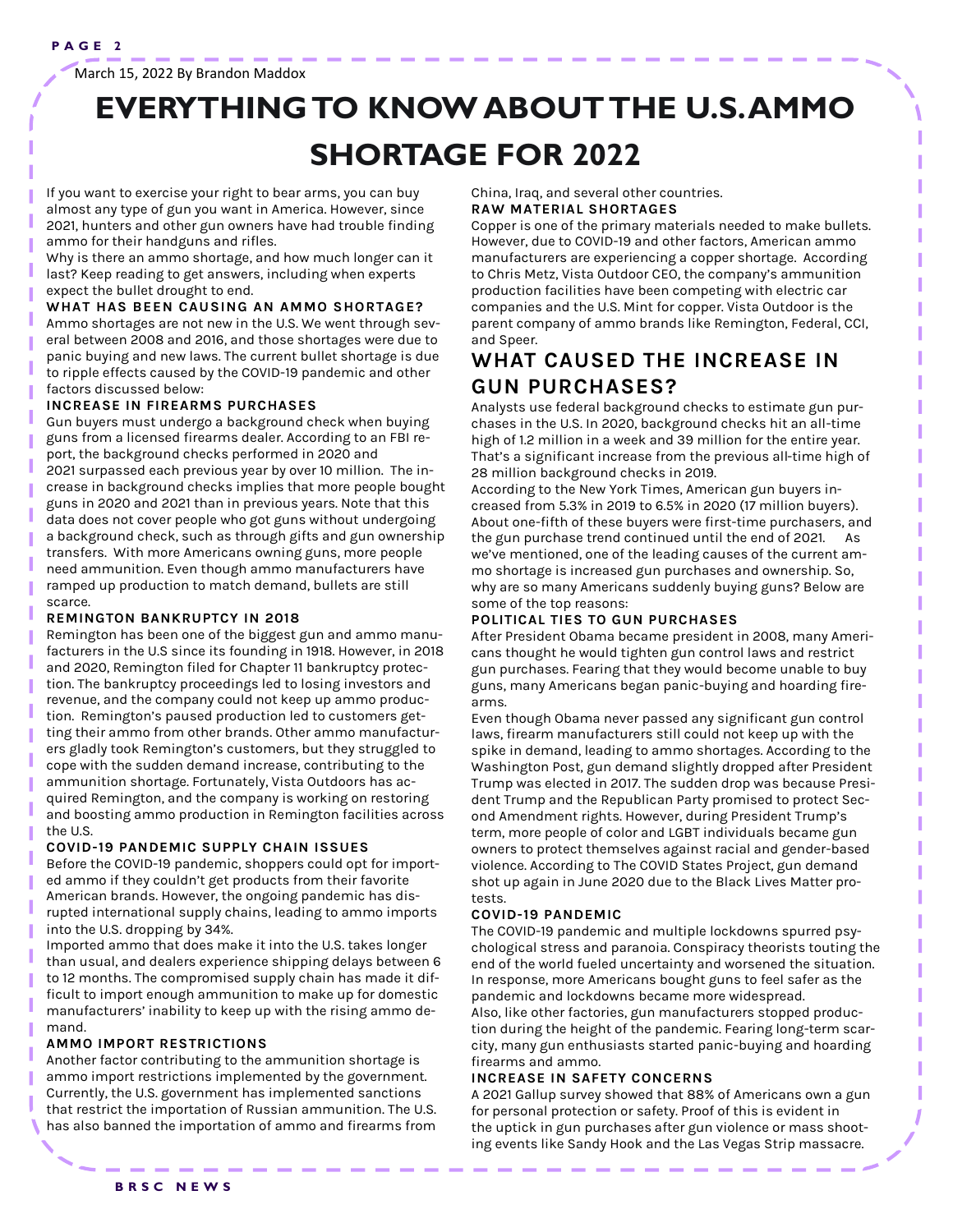March 15, 2022 By Brandon Maddox

### **EVERYTHING TO KNOW ABOUT THE U.S. AMMO SHORTAGE FOR 2022**

In 2020, several anti-racism and police violence protests occurred, leading to injuries, deaths, and damaged properties. For property and personal protection, more Americans bought guns. Firearm purchases during the protests contributed to 2020 having the highest number of background checks and gun purchases on record in the U.S.If you want to exercise your right to bear arms, you can buy almost any type of gun you want in America. However, since 2021, hunters and other gun owners have had trouble finding ammo for their handguns and rifles.

Why is there an ammo shortage, and how much longer can it last? Keep reading to get answers, including when experts expect the bullet drought to end.

**WHAT HAS BEEN CAUSING AN AMMO SHORTAGE?**  Ammo shortages are not new in the U.S. We went through several between [2008 and 2016,](https://en.wikipedia.org/wiki/2008%E2%80%932016_United_States_ammunition_shortage) and those shortages were due to panic buying and new laws. The current bullet shortage is due to ripple effects caused by the COVID-19 pandemic and other factors discussed below:

#### **INCREASE IN FIREARMS PURCHASES**

Gun buyers must undergo a background check when buying guns from a licensed firearms dealer. According to an FBI report, the [background checks performed in 2020 and](https://www.fbi.gov/file-repository/nics_firearm_checks_-_month_year.pdf/view)  [2021](https://www.fbi.gov/file-repository/nics_firearm_checks_-_month_year.pdf/view) surpassed each previous year by over 10 million. The increase in background checks implies that more people bought guns in 2020 and 2021 than in previous years. Note that this data does not cover people who got guns without undergoing a background check, such as through gifts and gun ownership transfers. With more Americans owning guns, more people need ammunition. Even though ammo manufacturers have ramped up production to match demand, bullets are still scarce.

#### **REMINGTON BANKRUPTCY IN 2018**

Remington has been one of the biggest gun and ammo manufacturers in the U.S since its founding in 1918. However, in 2018 and 2020, Remington filed for Chapter 11 bankruptcy protection. The bankruptcy proceedings led to losing investors and revenue, and the company could not keep up ammo production. Remington's paused production led to customers getting their ammo from other brands. Other ammo manufacturers gladly took Remington's customers, but they struggled to cope with the sudden demand increase, contributing to the ammunition shortage. Fortunately, Vista Outdoors has acquired Remington, and the company is working on restoring and boosting ammo production in Remington facilities across the U.S.

#### **COVID-19 PANDEMIC SUPPLY CHAIN ISSUES**

Before the COVID-19 pandemic, shoppers could opt for imported ammo if they couldn't get products from their favorite American brands. However, the ongoing pandemic has disrupted international supply chains, leading to ammo imports into the U.S. [dropping by 34%.](https://www.forbes.com/sites/aaronsmith/2020/10/16/covid-19-drags-down-ammo-imports-leaving-bullet-shelves-bare/?sh=5334ae353cc0#:~:text=U.S.%20imports%20of%20shelf%2Dready%20ammunition%20plunged%2034%25%20in%20the%20three%20months%20ended%20Aug.%2031%20compa) 

Imported ammo that does make it into the U.S. takes longer than usual, and dealers experience shipping delays between 6 to 12 months. The compromised supply chain has made it difficult to import enough ammunition to make up for domestic manufacturers' inability to keep up with the rising ammo demand.

#### .**AMMO IMPORT RESTRICTIONS**

Another factor contributing to the ammunition shortage is ammo import restrictions implemented by the government. Currently, the U.S. government has implemented sanctions that [restrict the importation](https://www.state.gov/fact-sheet-united-states-imposes-additional-costs-on-russia-for-the-poisoning-of-aleksey-navalny/)  [of Russian ammunition.](https://www.state.gov/fact-sheet-united-states-imposes-additional-costs-on-russia-for-the-poisoning-of-aleksey-navalny/) The U.S. has also [banned the importation of](https://regulations.atf.gov/447-52/2018-27763)  [ammo](https://regulations.atf.gov/447-52/2018-27763) and firearms from China, Iraq, and several other countries. **RAW MATERIAL SHORTAGES** 

Copper is one of the primary materials needed to make bullets. However, due to COVID-19 and other factors, American ammo manufacturers are experiencing a [copper shortage.](https://www.axios.com/local/nw-arkansas/2021/10/27/arkansas-plant-tackling-ammo-shortage) According to Chris Metz, Vista Outdoor CEO, the company's ammunition production facilities have been competing with electric car companies and the U.S. Mint for copper. Vista Outdoor is the parent company of ammo brands like Remington, Federal, CCI, and Speer .

**WHAT CAUSED THE INCREASE IN GUN PURCHASES?** Analysts use federal background checks to estimate gun purchases in the U.S. In 2020, background checks hit an all-time high of [1.2 million in a](https://www.fbi.gov/file-repository/nics_firearm_checks_top_10_highest_days_weeks.pdf/view)  [week](https://www.fbi.gov/file-repository/nics_firearm_checks_top_10_highest_days_weeks.pdf/view) and 39 million for the entire year. That's a significant increase from the previous all-time high of 28 million background checks in 2019.

According to the New York Times, American gun buyers increased from 5.3% in 2019 to [6.5% in 2020 \(17 million buyers\).](https://www.nytimes.com/2021/05/29/us/gun-purchases-ownership-pandemic.html) About one-fifth of these buyers were first-time purchasers, and the gun purchase trend continued until the end of 2021. As we've mentioned, one of the leading causes of the current ammo shortage is increased gun purchases and ownership. So, why are so many Americans suddenly buying guns? Below are some of the top reasons:

#### **POLITICAL TIES TO GUN PURCHASES**

After President Obama became president in 2008, many Americans thought he would tighten gun control laws and restrict gun purchases. Fearing that they would become unable to buy guns, many Americans began panic-buying and hoarding firearms.

Even though Obama never passed any significant gun control laws, firearm manufacturers still could not keep up with the spike in demand, leading to ammo shortages. According to the Washington Post, [gun demand slightly dropped](file:///C:/Users/Tobi%20M/Desktop/uproer/december/BOSSIER%20CITY,%20La.%20%E2%80%94%20Sales%20of%20guns%20and%20ammunition%20in%20the%20United%20States%20have%20dropped%20precipitously%20since%20Election%20Day,%20according%20to%20FBI%20statistics,%20trade%20g) after President Trump was elected in 2017. The sudden drop was because President Trump and the Republican Party promised to protect Second Amendment rights. However, during President Trump's term, more people of color and LGBT individuals became gun owners to protect themselves against racial and gender-based violence. According to [The COVID States Project,](https://kateto.net/covid19/COVID19%20CONSORTIUM%20REPORT%2037%20GUNS%20Feb%202021.pdf) gun demand shot up again in June 2020 due to the Black Lives Matter protests.

#### **COVID-19 PANDEMIC**

The COVID-19 pandemic and multiple lockdowns spurred psychological stress and paranoia. Conspiracy theorists touting the end of the world fueled uncertainty and worsened the situation. In response, more Americans bought guns to feel safer as the pandemic and lockdowns became more widespread.

Also, like other factories, gun manufacturers stopped production during the height of the pandemic. Fearing long-term scarcity, many gun enthusiasts started panic-buying and hoarding firearms and ammo.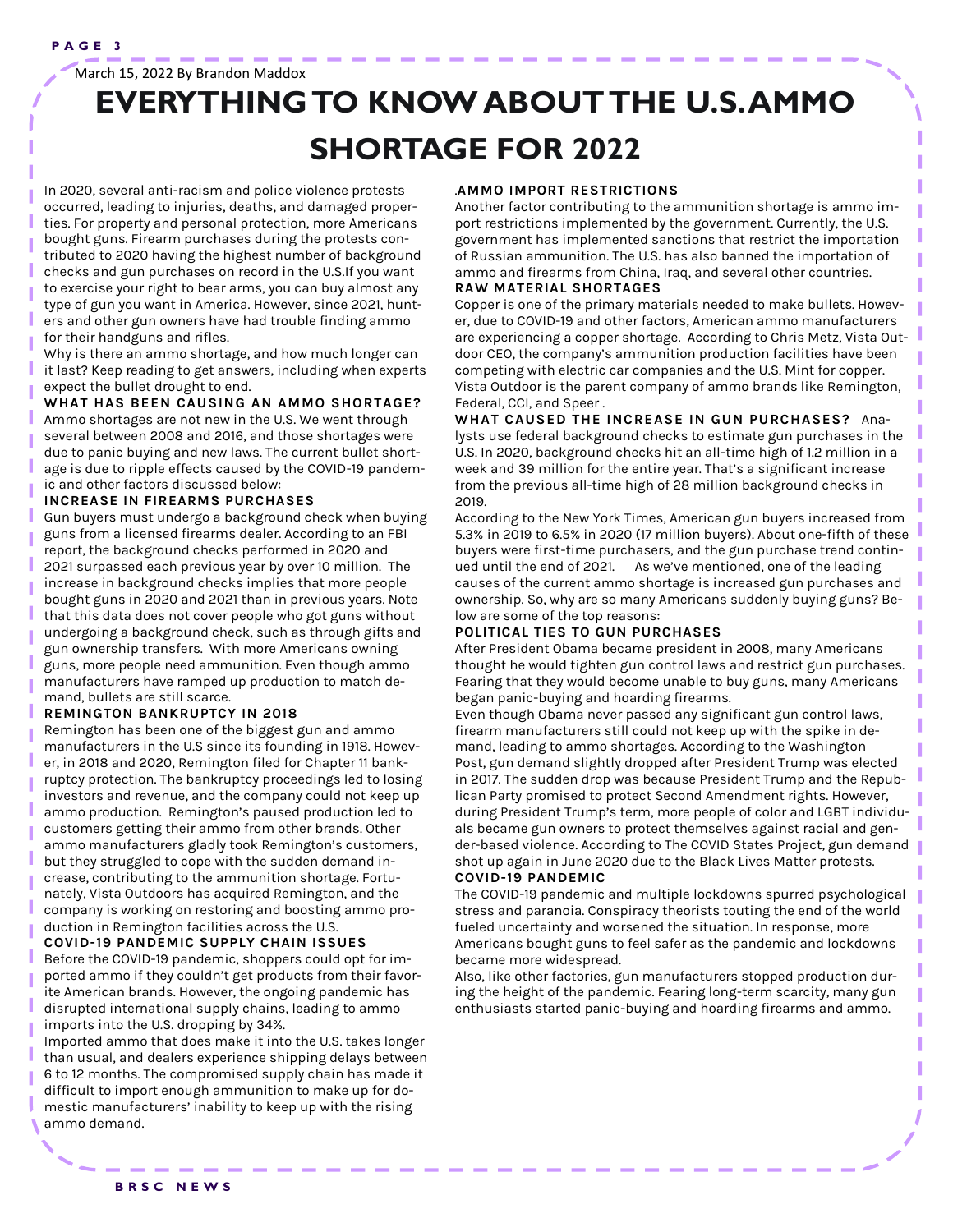March 15, 2022 By Brandon Maddox

### **EVERYTHING TO KNOW ABOUT THE U.S. AMMO SHORTAGE FOR 2022**

#### **INCREASE IN SAFETY CONCERNS**

**A 2021 Gallup survey showed that 88% of Americans own a gun for personal protection or safety. Proof of this is evident in the [uptick in gun purchases](https://www.ncbi.nlm.nih.gov/pmc/articles/PMC7369030/) after gun violence or mass shooting events like Sandy** Hook and the Las Vegas Strip massacre. In 2020, several anti-racism and police violence protests occurred, leading to injuries, deaths, and damaged properties. For property and personal protection, more Americans bought guns. Firearm purchases during the protests contributed to 2020 having the highest number of background checks and gun purchases on record in the U.S.

#### **WHAT PROBLEMS HAS THE AMMO SHORTAGE CAUSED FOR GUN OWNERS?**

The ammo shortage has been a blast for several firearm manufacturers. For instance, since 2020, Ammo Inc. and other gun manufacturers have seen their stock prices outperform estimates.

Also, sky-high demand means that manufacturers can count on their products to sell out quickly, leading to increased and faster revenue generation. Some manufacturers are even considering opening more manufacturing plants.

While the bullet shortage has been a blessing for firearm makers, gun owners have found the situation less enjoyable due to issues like:

**COST OF AMMUNITION HAS SPIKED** When demand exceeds supply, manufacturers have the upper hand and can dictate prices. That's why companies like Remington have been able to increase ammo prices multiple times between 2020 and 2021. Consumers have to suffer the increased prices alongside not having access to as much [ammo](https://www.silencercentral.com/blog/category/ammunition/) as they want. Even illegal bullets from unregistered dealers, such as hoarders and black-market sellers, the price of ammo is still higher than in previous years.

**RATIONING OF AMMUNITION** Ammo scarcity and high prices have led to hunters and other gun owners rationing their bullets. Otherwise, they could end up with zero ammo and no way to replenish their stock. For this reason, hunters are hunting less, and people are visiting the gun range less often. Some gun owners have even chosen to save their limited ammo for emergencies or necessities.

#### **WHAT IS THE HARDEST AMMO TO FIND?**

The current ammunition shortage has made specific ammo harder to find than others. Some of the hardest to find and most expensive bullets include:

• **<sup>30</sup>-30 Winchester:** Popular among hunters, this caliber is in high demand and difficult to track down. Even if you can find it, the price is steep, ranging between \$1 and \$2.45 per round, depending on the seller.

• **.308 Winchester:** Another popular choice among hunters and tactical shooters, people around the country are snatching up .308 ammo on sight. If you can find it, you should buy as much as possible, especially since it's cheaper than 30-30 Winchester ammo.

• **.40 Smith & Wesson:** The ammo type fires from 40 S&W semiautomatic pistols and submachine guns. The bullet is hard to find in most physical stores, but you may have better luck finding it online.

• **.223 and 5.56mm NATO:** The .223 Remington and 5.56mm are both useable in AR-15s. However, note that while firing a .223 round from a 5.56mm firearm is relatively safe, firing a 5.56mm round from a .223 gun isn't. If you are among the millions of Americans who own an AR-15, stock up on these ammo types if you can before their prices become even higher.

• **9mm:** 9mm rounds have always sold out quickly because many law enforcement officers use them. If you are a civilian, you may have trouble getting your hands on this caliber, and if you do, it will probably cost about 80 cents to \$1.20 per round.

#### **WILL THE AMMO SHORTAGE END IN 2022?**

Now that you know why the ammo shortage persists, you might be wondering when it will end. Unfortunately, many ammo dealers expect the shortage and [price hikes to continue](https://abc3340.com/news/local/hunting-ammo-price-hikes-shortages-could-last-through-2022#:~:text=Whitlock%20and%20other%20area%20ammo%20dealers%20expect%20the%20shortage%20and%20price%20hikes%20to%20last%20through%202022%20and%20possibly%20into%20early%20202)  [into early 2023,](https://abc3340.com/news/local/hunting-ammo-price-hikes-shortages-could-last-through-2022#:~:text=Whitlock%20and%20other%20area%20ammo%20dealers%20expect%20the%20shortage%20and%20price%20hikes%20to%20last%20through%202022%20and%20possibly%20into%20early%20202) especially if more Americans keep buying guns.

Spring time brings out all the Critters & Varmints so be watchful. We have had several sightings over the last few years of many different varieties of snakes, spiders and such at the range so be careful when entering the outhouses, storage

buildings and trap house. They are very adaptable and can find themselves in the most surprising places so please watch your step and avoid them at every chance. Remember the rules at BRSC state "No Hunting Allowed" even if it is the ugliest spider on the planet...YIKES!

If you do happen to encounter any of the local wildlife, just let them go about their way and don't try to engage them unless you are in immediate danger. As it gets warmer, most of the creepy crawlies stay hidden till dark and any other unwanted guests at BRSC will most likely just be passin'



through and not really wanting to interact with you anyway. If needed there are First Aid Kits at the Rifle Range, Pistol Range and also the Clubhouse. Lets have a safe and uneventful critter season at BRSC in 2022.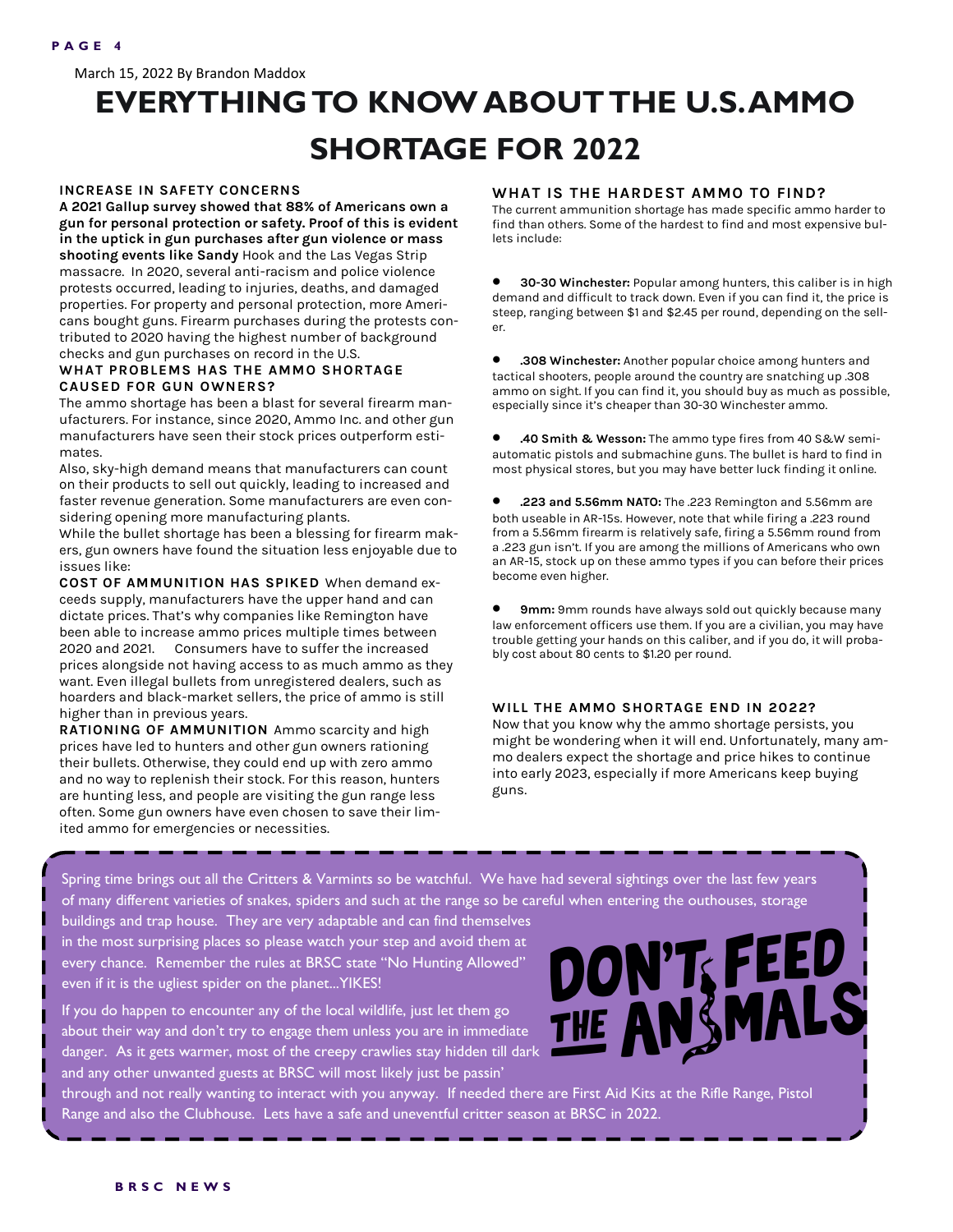## 2022 BRSC Board of Directors

The following people have agreed to continue or agreed to step up and offer their time and effort to make our club a better experience for us all.

All members newly elected to the Board of Directors began his or her position at the BoD meeting on the last Sunday of January and his/her term of service will continue until the 2023 Annual Elections are held.

Committee Chairs are appointed and removed by the Board of Directors.

President Jim Wood Vice President Richard Elias Treasurer Barent Parslow **Secretary** Hugh Bouchelle Asst. Secretary Penelope Ferguson Asst. Treasurer Jack Drago Members-At-Large David Wright Roy Meditz Gary Hayes



The Board of Directors are constantly looking for new ways to improve our club in all ways possible. The

### **Board of Directors Notes**

Board is only successful when the membership makes themselves available to be a part in those improvements. We encourage all membership to be a part of what we are doing. BoD meetings held the Sunday before the Regularly Monthly Membership Meeting @ 4pm at the Clubhouse.

### Blue Ridge Shooters Club T-Shirts & Hats



You asked for it...You got it!

BRSC now have T-Shirts & Hats for sale. Hats & T-Shirts are \$20 each or you can buy the pair for \$35. These are unisex sizes and available up to 3x (while supply lasts). These are a first come, first serve item where sizes are concerned.

Once these are gone we will be able to order more variety in styles and sizes.

All profit will be used for club improvements, club events and offering more variety in BRSC branded items for members & guests.

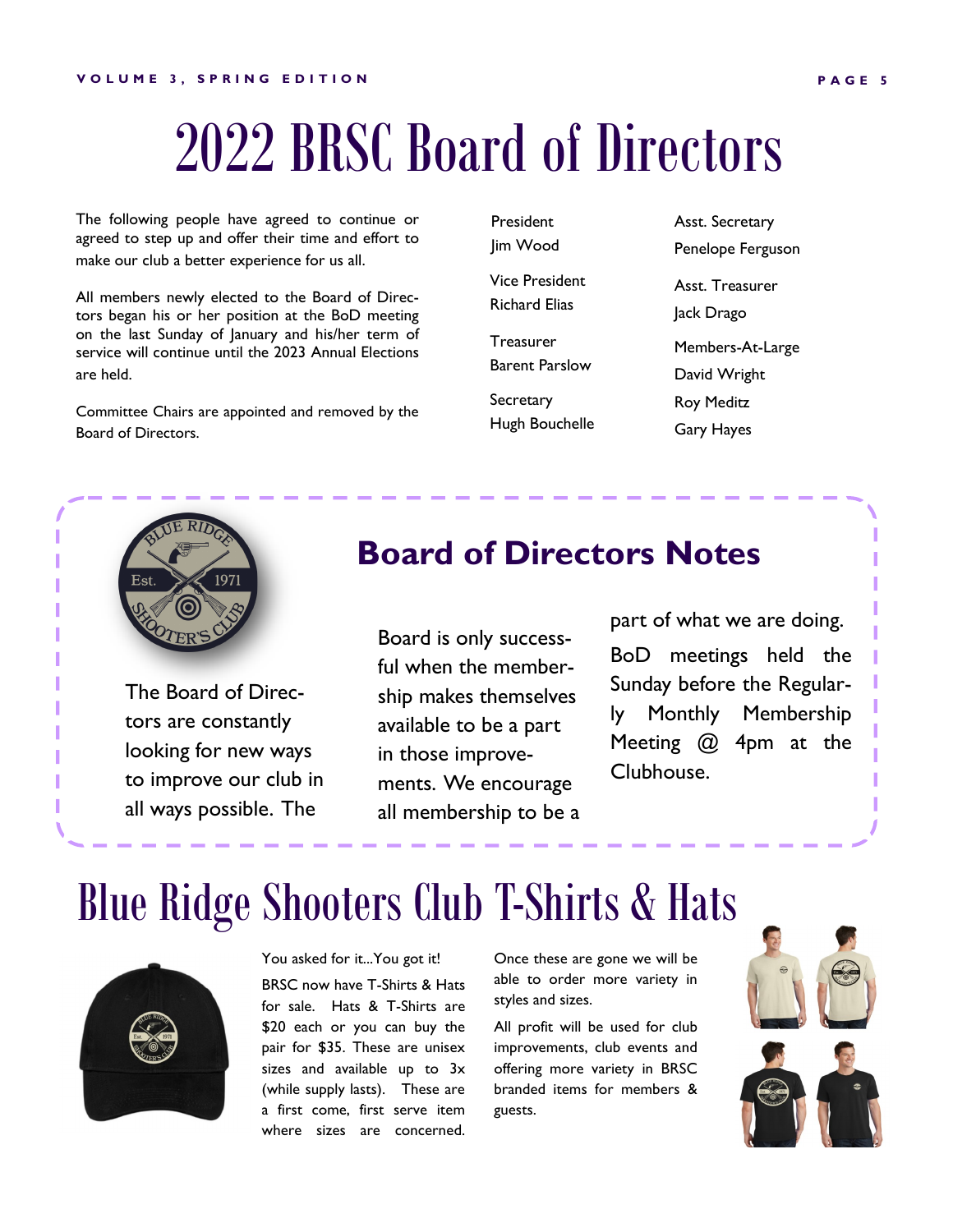## April 2022

| Sun                       | Mon                      | <b>Tue</b> | <b>Wed</b> | <b>Thu</b>         | Fri                  | Sat                       |
|---------------------------|--------------------------|------------|------------|--------------------|----------------------|---------------------------|
|                           |                          |            |            |                    | 1                    | $\overline{2}$            |
| 3                         | $\overline{4}$           | 5          | $\,6$      | $\overline{7}$     | 8                    | $\boldsymbol{9}$          |
| Membership                | Range Maintenance        |            |            | Trap Shooters 10am | S.A.S Annual Roundup | S.A.S Annual Round-<br>up |
| Meeting 2pm               | 1pm                      |            |            |                    |                      |                           |
| 10                        | 11                       | 12         | 13         | 14                 | 15                   | 16                        |
| S.A.S Annual Round-<br>up | Range Maintenance<br>1pm |            |            | Trap Shooters 10am |                      | NRL Shoot 9am             |
| 17                        | 18                       | 19         | 20         | 21                 | 22                   | 23                        |
|                           | Range Maintenance<br>1pm |            |            | Trap Shooters 10am |                      |                           |
| 24                        | 25                       | 26         | 27         | 28                 | 29                   | 30                        |
| BoD Meeting 4pm           | Range Maintenance<br>1pm |            |            | Trap Shooters 10am |                      | 22LR Bench Rest<br>League |

### May 2022

| Sun             | Mon                      | <b>Tue</b> | Wed | <b>Thu</b>         | Fri | Sat                       |
|-----------------|--------------------------|------------|-----|--------------------|-----|---------------------------|
|                 |                          |            |     |                    |     |                           |
| $\mathbf 1$     | $\overline{2}$           | 3          | 4   | 5                  | 6   | $\overline{7}$            |
| Membership      | Range Maintenance        |            |     | Trap Shooters 10am |     | Defensive Pistol          |
| Meeting 2pm     | 1pm                      |            |     |                    |     | 8:30am                    |
| 8               | 9                        | 10         | 11  | 12                 | 13  | 14                        |
|                 | Range Maintenance<br>1pm |            |     | Trap Shooters 10am |     | 22LR Bench Rest<br>League |
| 15              | 16                       | 17         | 18  | 19                 | 20  | 21                        |
|                 | Range Maintenance<br>1pm |            |     | Trap Shooters 10am |     | NRL Shoot 9am             |
| 22              | 23                       | 24         | 25  | 26                 | 27  | 28                        |
|                 | Range Maintenance<br>1pm |            |     | Trap Shooters 10am |     |                           |
| 29              | 30                       | 31         |     |                    |     |                           |
| BoD Meeting 4pm | Range Maintenance<br>1pm |            |     |                    |     |                           |

Mowing will commence as needed. This will be determined by Grounds Committee Chair.

Wednesdays Firearms Training will not interfere with member club participation. Ranges are open to membership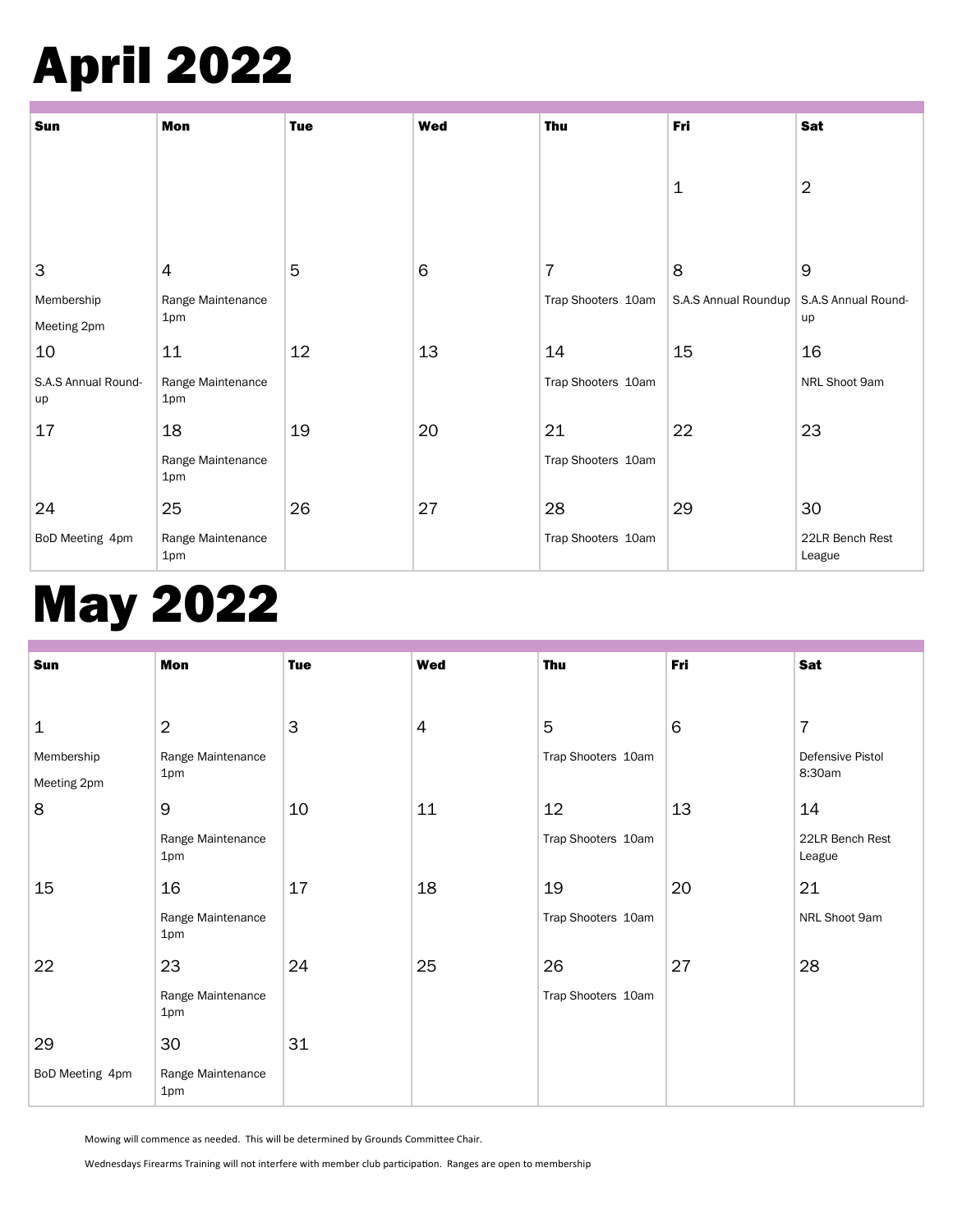## June 2022

| Sun                              | <b>Mon</b>               | <b>Tue</b> | <b>Wed</b>  | <b>Thu</b>         | Fri | <b>Sat</b>                 |
|----------------------------------|--------------------------|------------|-------------|--------------------|-----|----------------------------|
|                                  |                          |            |             |                    |     |                            |
|                                  |                          |            | $\mathbf 1$ | $\overline{2}$     | 3   | $\overline{4}$             |
|                                  |                          |            |             | Trap Shooters 10am |     | Defensive Pistol<br>8:30am |
| 5 Membership                     | 6                        | 7          | 8           | 9                  | 10  | 11                         |
| Meeting 2pm                      | Range Maintenance        |            |             | Trap Shooters 10am |     | 22LR Bench Rest            |
| Open House 3-6pm                 | 1pm                      |            |             |                    |     | League                     |
| 12                               | 13                       | 14         | 15          | 16                 | 17  | 18                         |
| S.A.S Cowboy Action<br>Shoot 9am | Range Maintenance<br>1pm |            |             | Trap Shooters 10am |     | NRL Shoot 9am              |
| 19                               | 20                       | 21         | 22          | 23                 | 24  | 25                         |
|                                  | Range Maintenance<br>1pm |            |             | Trap Shooters 10am |     |                            |
| 26                               | 27                       | 28         | 29          | 30                 |     |                            |
| BoD Meeting 4pm                  | Range Maintenance<br>1pm |            |             | Trap Shooters 10am |     |                            |

## July 2022

| Sun                              | Mon                      | <b>Tue</b> | <b>Wed</b> | <b>Thu</b>         | Fri | Sat                        |
|----------------------------------|--------------------------|------------|------------|--------------------|-----|----------------------------|
|                                  |                          |            |            |                    |     |                            |
|                                  |                          |            |            |                    | 1   | $\overline{2}$             |
|                                  |                          |            |            |                    |     | Defensive Pistol<br>8:30am |
| $\mathsf 3$                      | $\overline{4}$           | 5          | 6          | $\overline{7}$     | 8   | 9                          |
| Membership                       | Range Maintenance        |            |            | Trap Shooters 10am |     | 22LR Bench Rest            |
| Meeting 2pm                      | 1pm                      |            |            |                    |     | League                     |
| 10                               | 11                       | 12         | 13         | 14                 | 15  | 16                         |
| S.A.S Cowboy Action<br>Shoot 9am | Range Maintenance<br>1pm |            |            | Trap Shooters 10am |     | NRL Shoot 9am              |
| 17                               | 18                       | 19         | 20         | 21                 | 22  | 23                         |
|                                  | Range Maintenance<br>1pm |            |            | Trap Shooters 10am |     |                            |
| 24                               | 25                       | 26         | 27         | 28                 | 29  | 30                         |
|                                  | Range Maintenance        |            |            | Trap Shooters 10am |     |                            |
| 31                               |                          |            |            |                    |     |                            |
| BoD Meeting 4pm                  |                          |            |            |                    |     |                            |